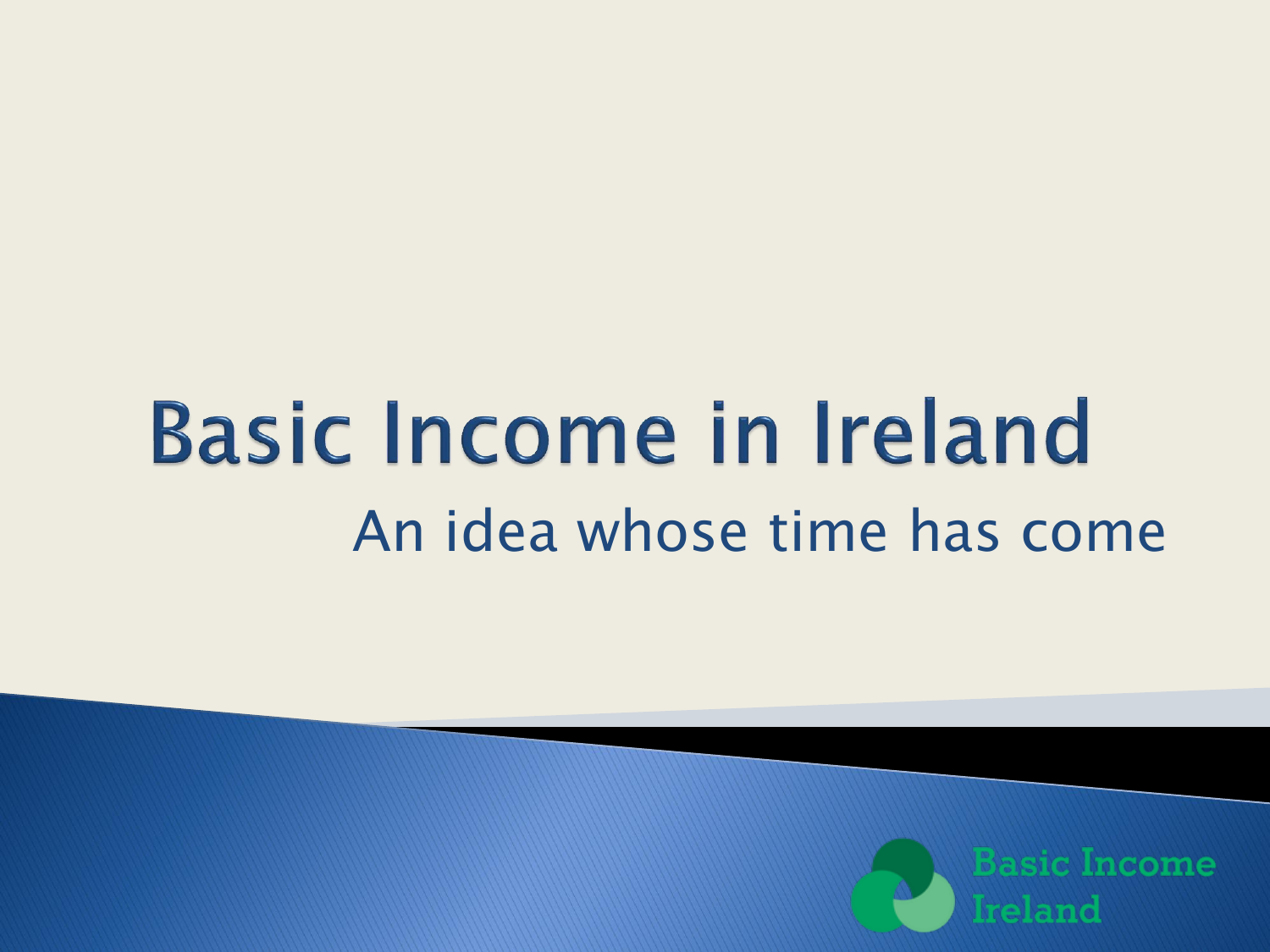#### Picture this...

Every week, every year of your life...

you get a payment from the state…

that's enough for a decent life.

# $=$  A basic income

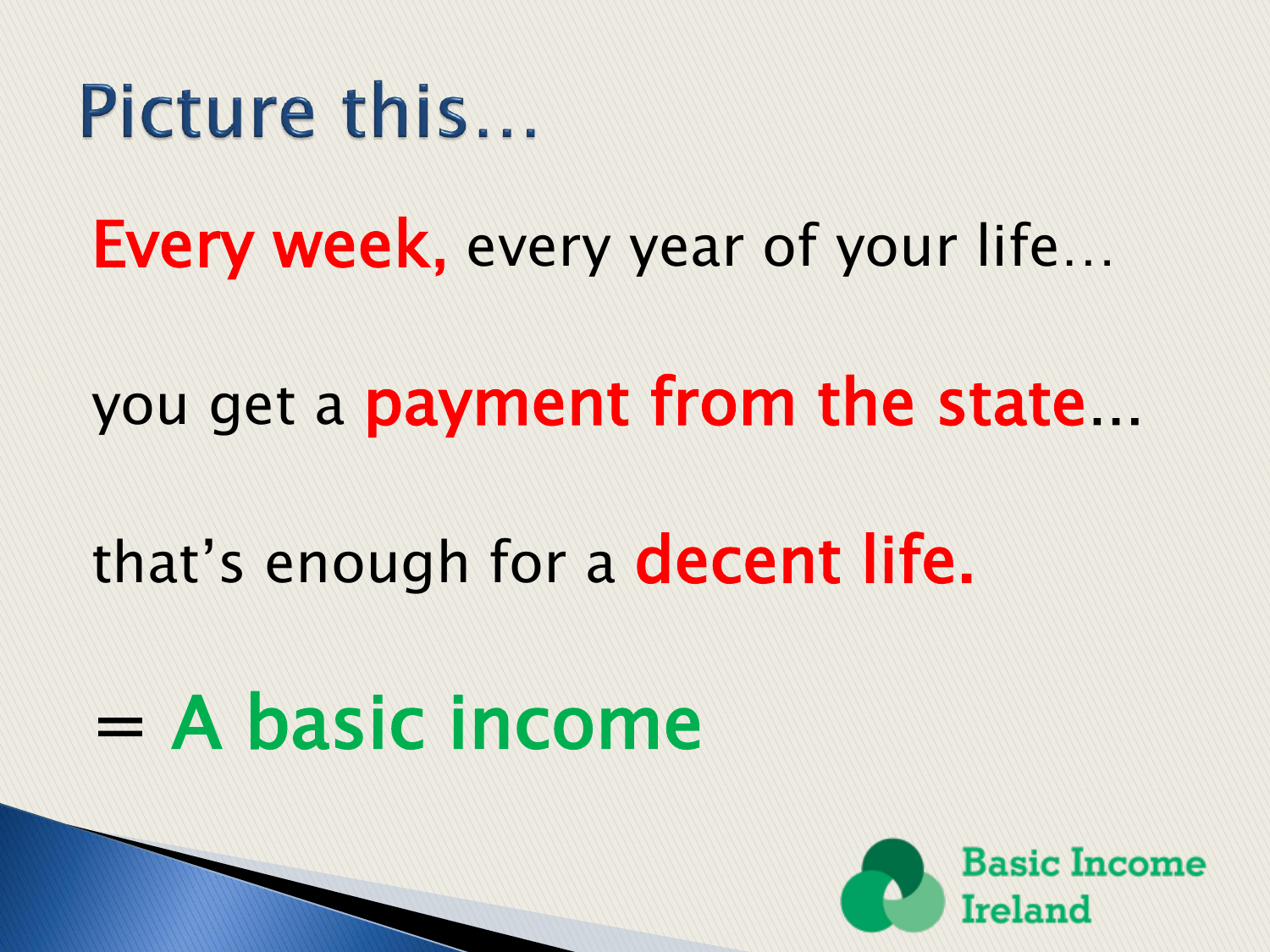# What's so special about that?

- Everyone gets it
- No means test
- No work requirement
- $\checkmark$  Always tax-free
- Guaranteed decent standard of living ☆ From cradle to grave

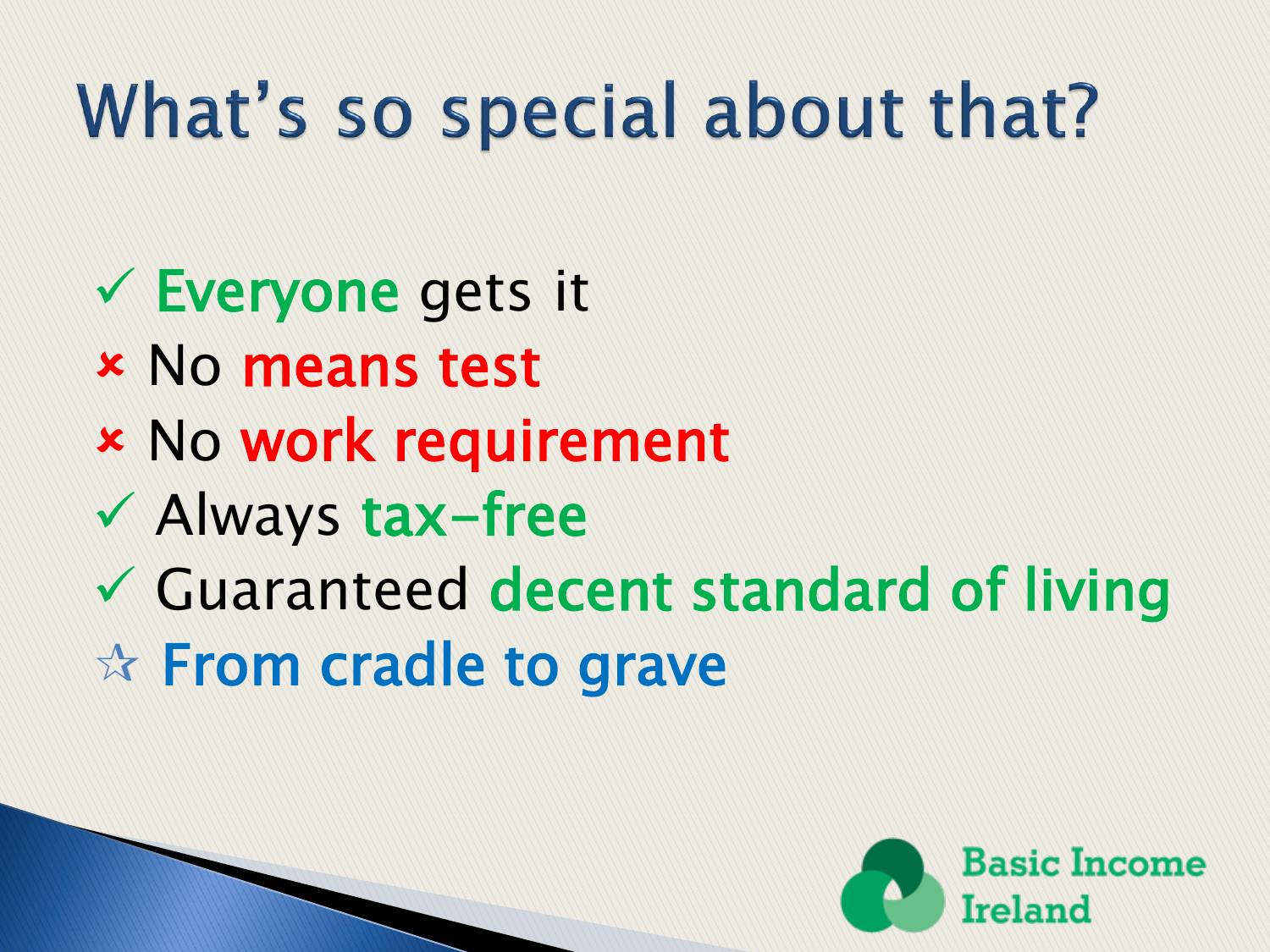# How basic income works

- A direct payment every week
- All other income is **taxed**
- Replaces core social welfare payments
- **Replaces most tax credits / allowances**
- Other benefits unaffected

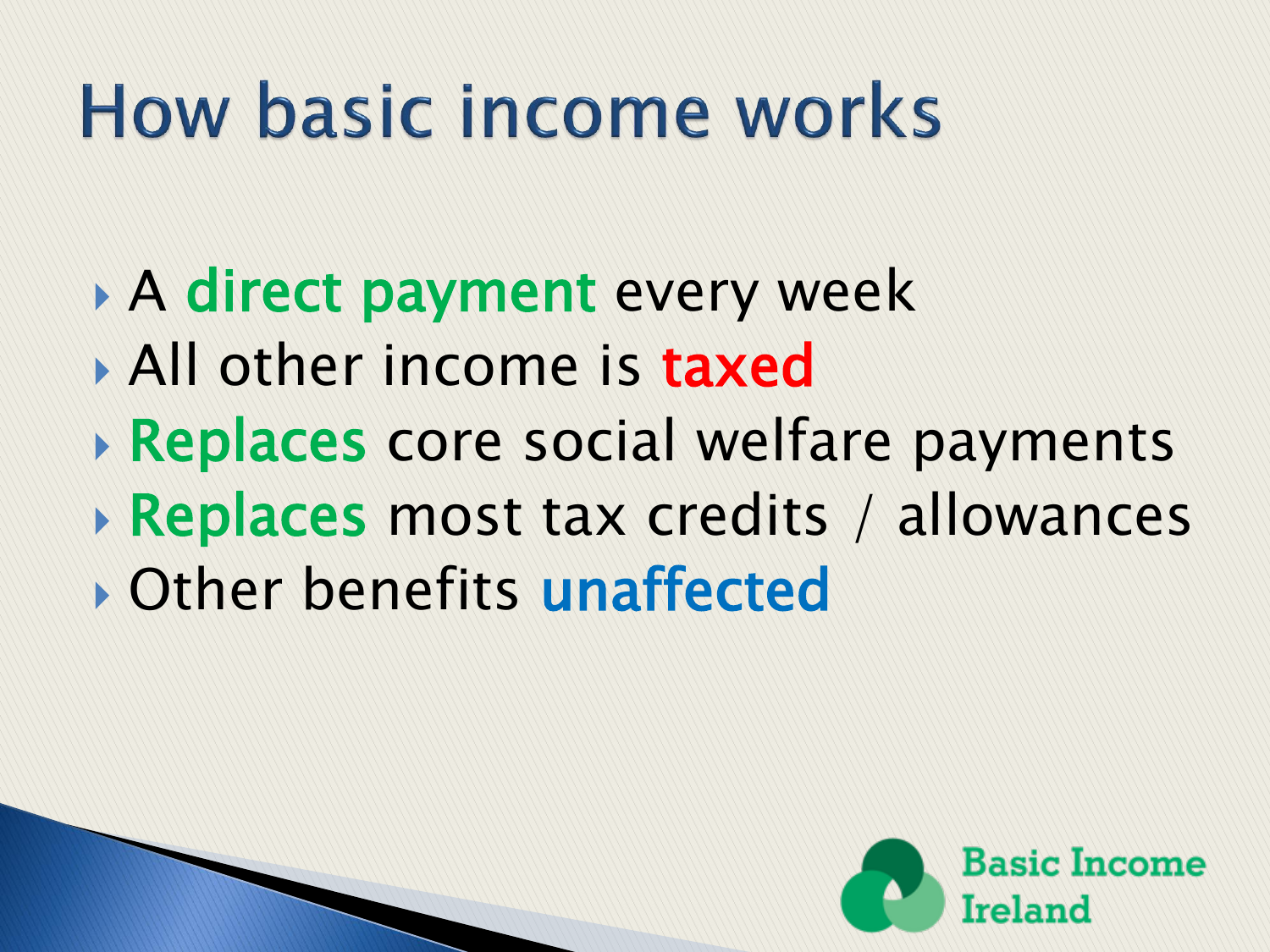Why basic income?

A caring society

**basic needs** 

financial security

mutual care

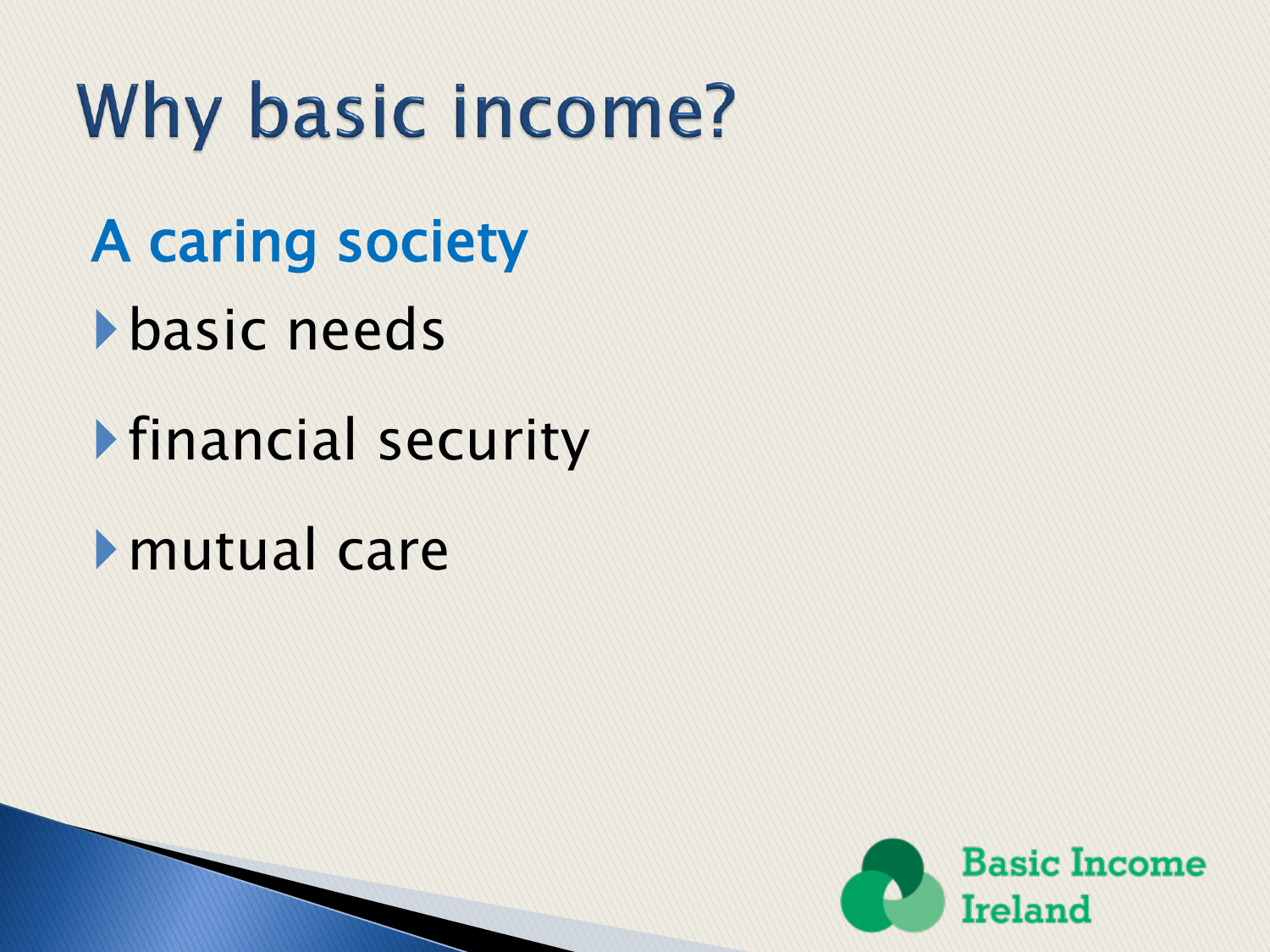Why basic income? A smart economy  $\triangleright$  incentives  $\triangleright$  skills Security Care Innovation Social economy **Flexibility** efficiency

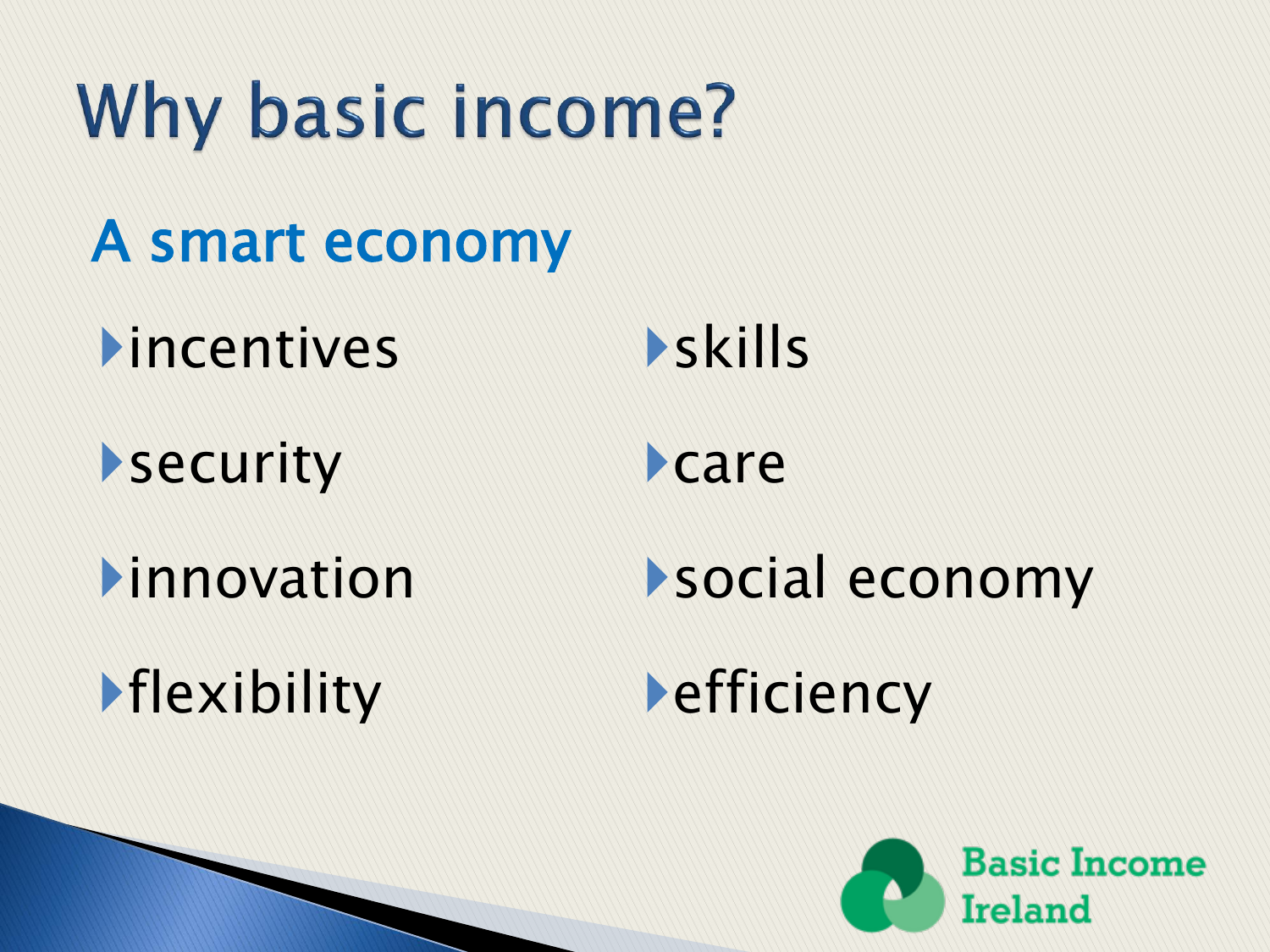Why basic income? Quality of life freedom

control

fulfilment

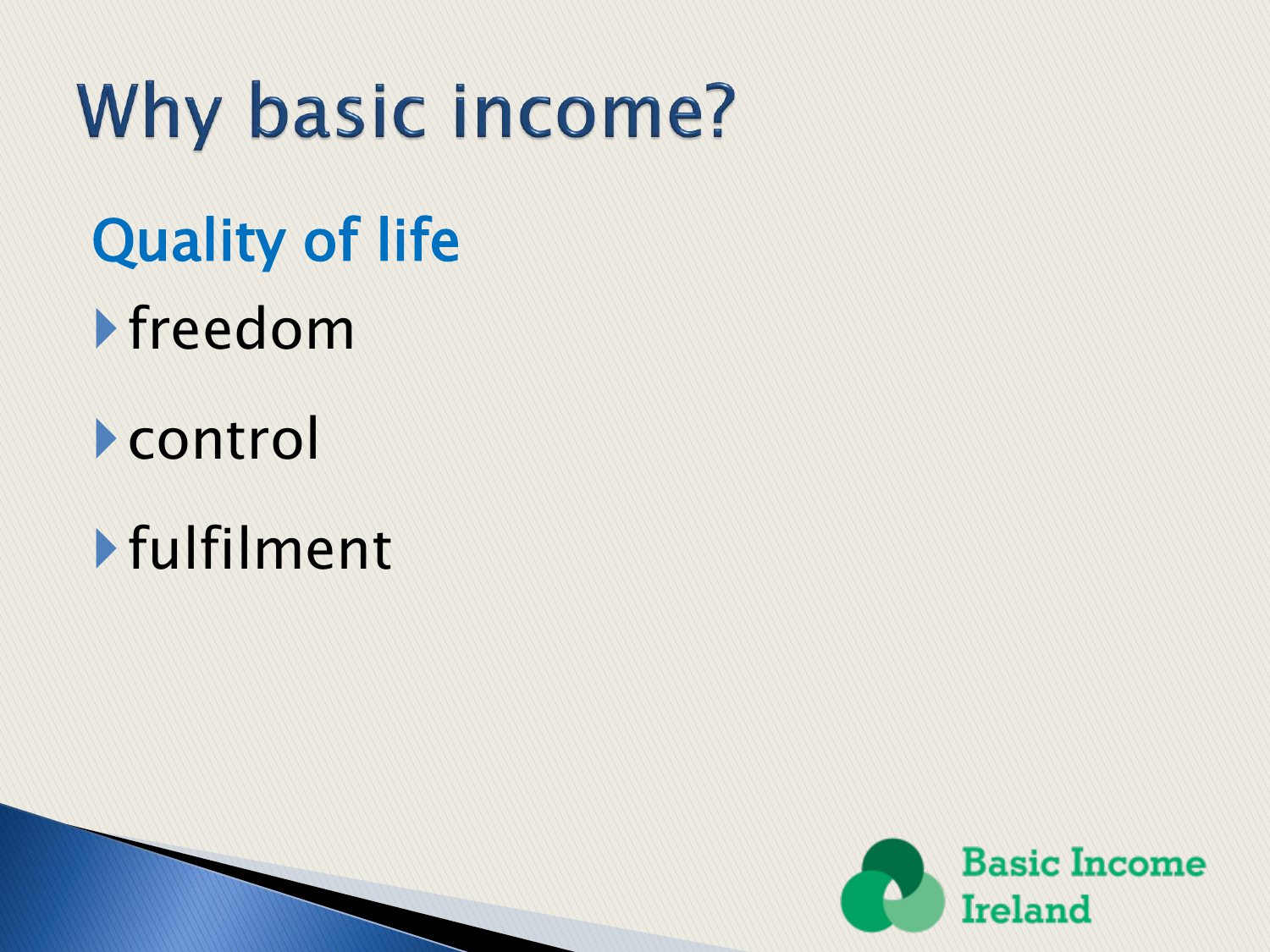# How much would it cost?

One model - Social Justice Ireland & Payments: existing social welfare rates …so people now relying on state benefits would be no worse off  $\mathscr F$  Paid for by 45% tax on other income …replacing current tax+USC+PRSI **>Does not affect other state expenditure** 

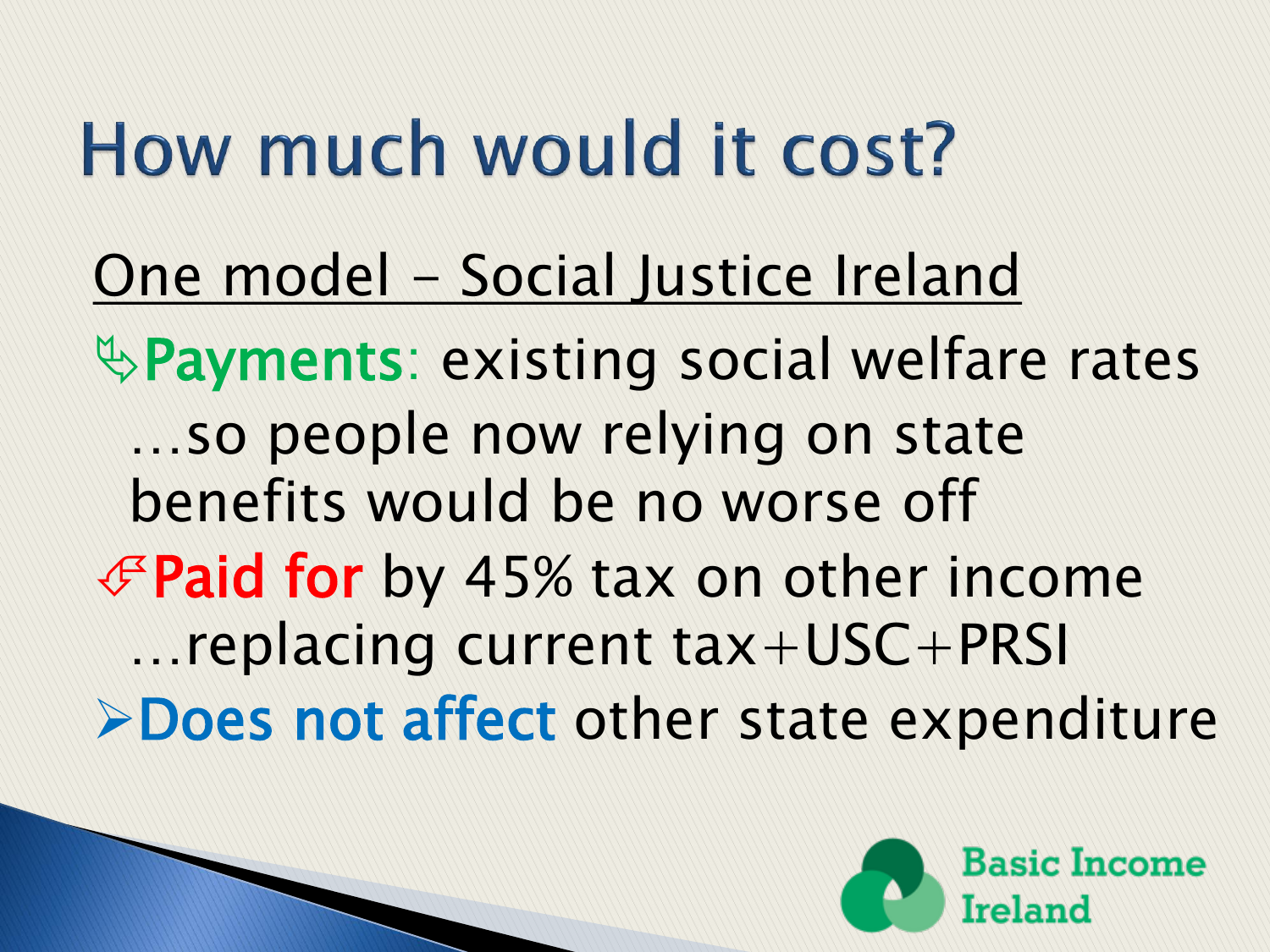# Would basic income benefit **Family Carers?**

- Entry and exit points to caring
- Difficulties proving incapacity or disability
- When care is needed for a short time
- Other cases that fall through the cracks of the present system

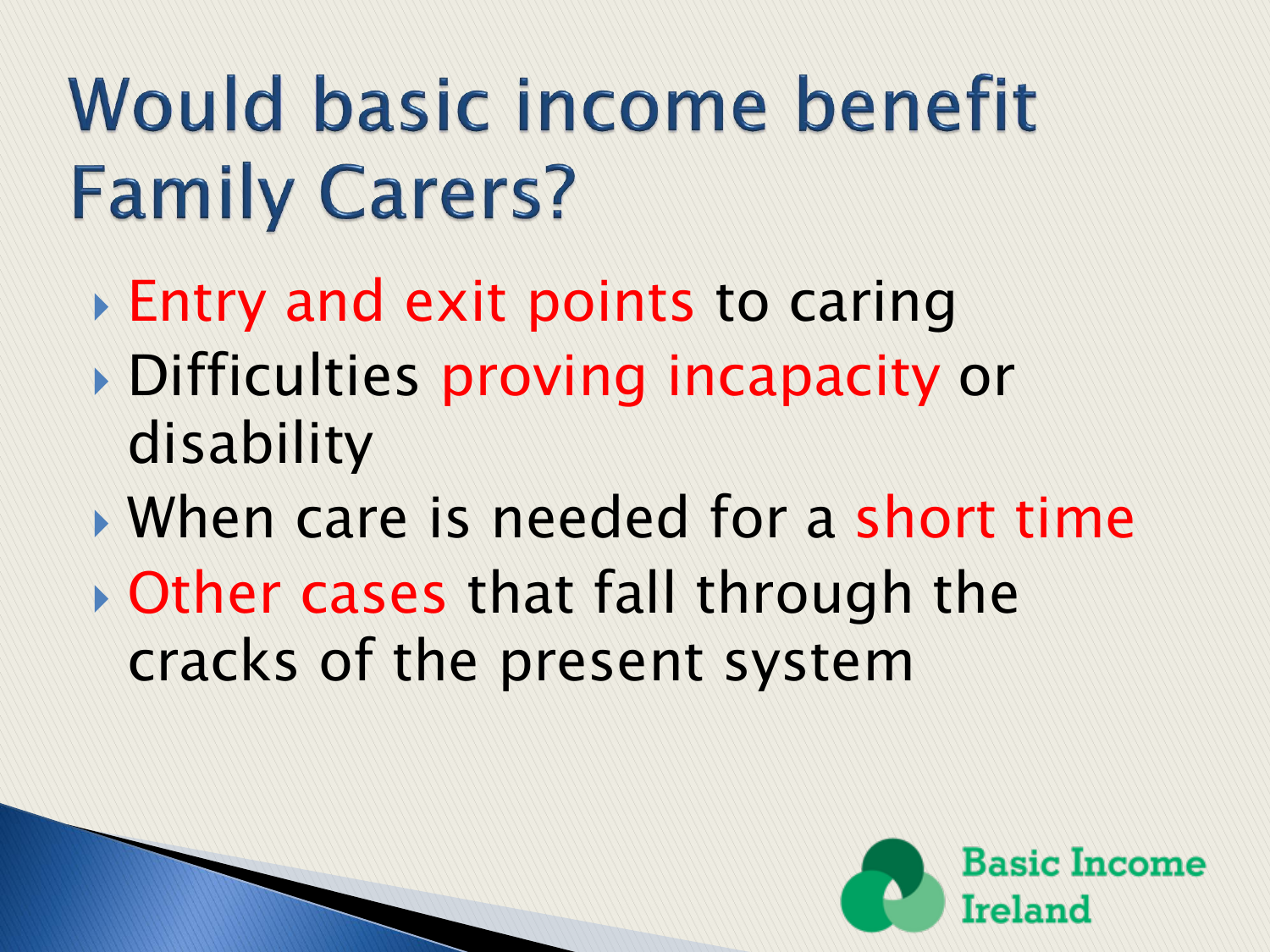# Entry and exit points to caring

- Delays in getting approved for Carer's Allowance - basic income is always in place
- When the CA ends, basic income provides financial security while adjusting to new circumstances

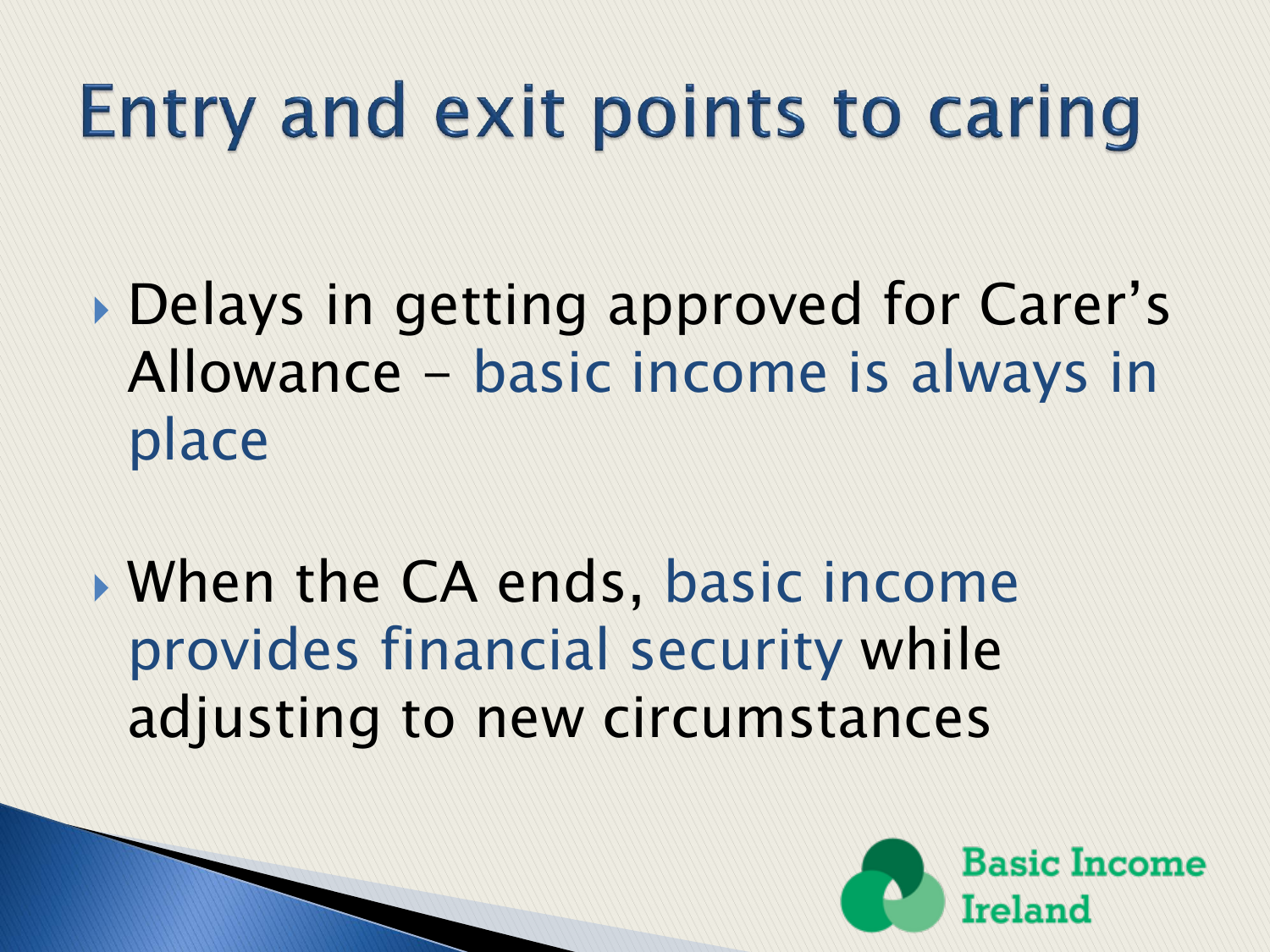# **Difficulties proving incapacity** or disability

- Basic income is in place during application period
- Basic income supports carer even if application rejected
- Basic income allows people to decline applying

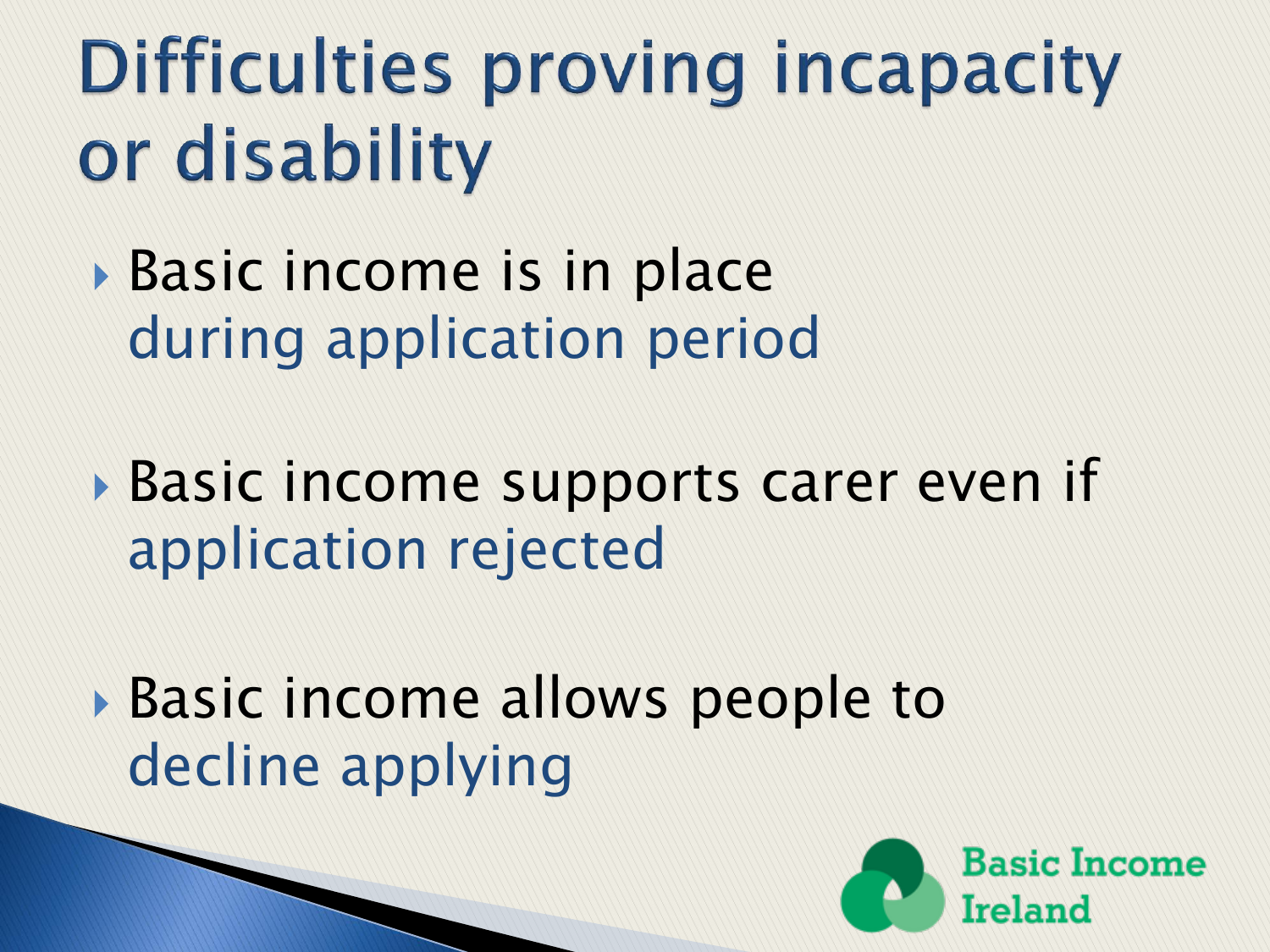# When care is needed for a short time

- Basic income allows carer to negotiate leave / shorter hours without engaging social welfare system
- Care giver and care recipient have much greater degree of choice; do not have to put their case to the state

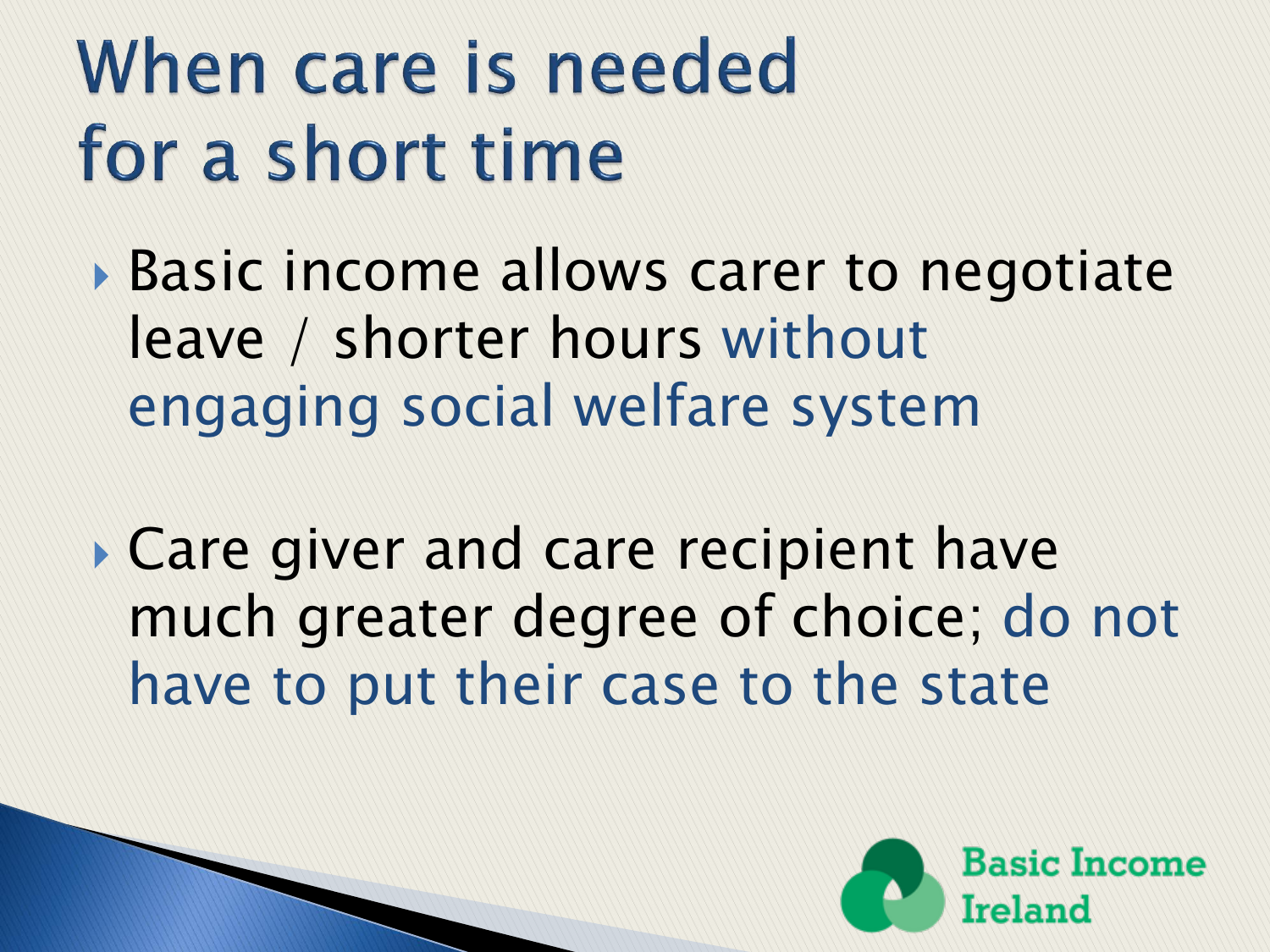### Other cases outside current system

- Where full-time care is not needed
- More flexibility for shared care
- More support for spouse-carers

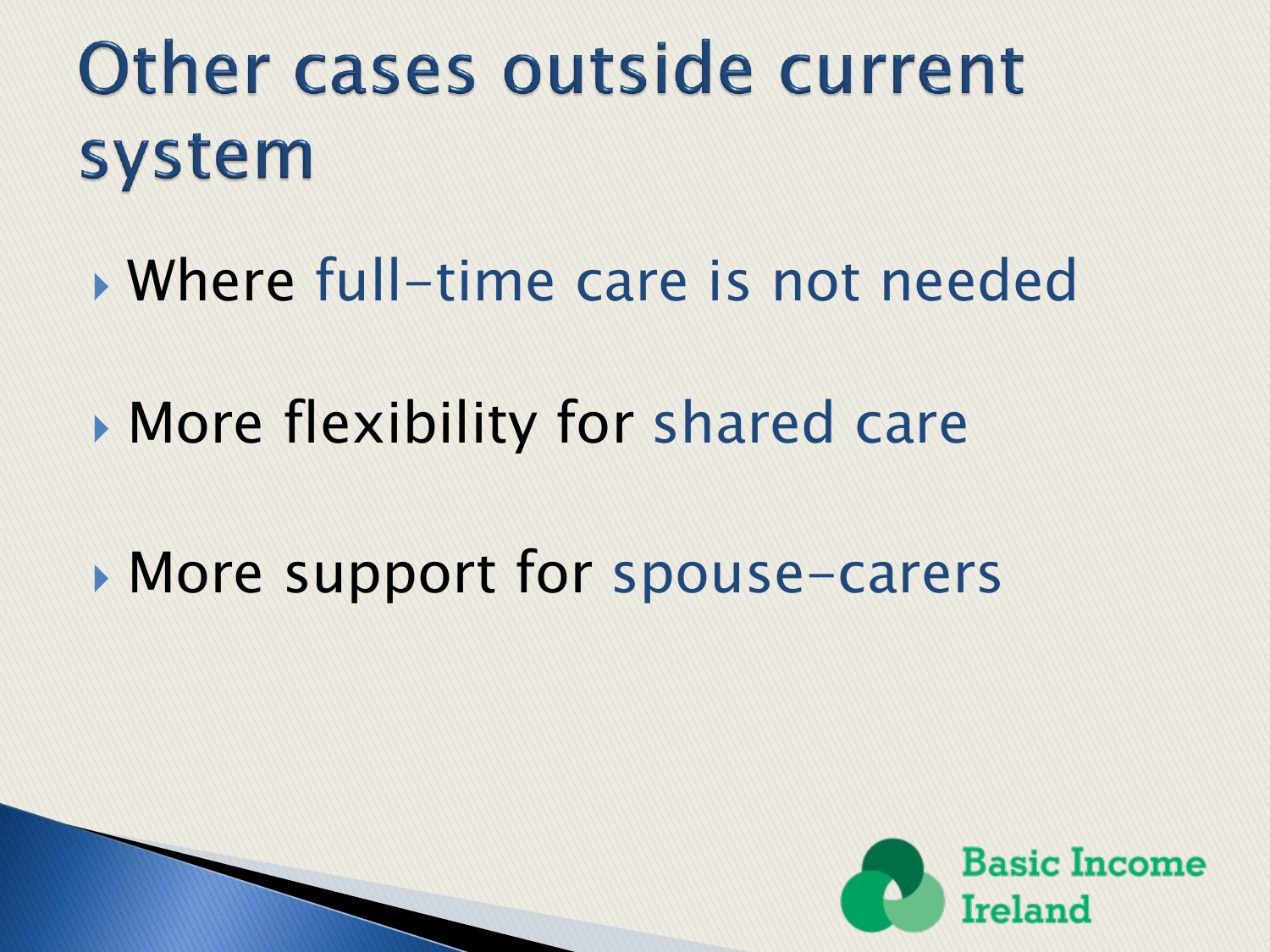### **Basic income and means testing**

 Everyone gets basic income, regardless of other income

Avoids100% withdrawal rate

 Carers with high incomes will not benefit financially overall, as they will pay more in tax

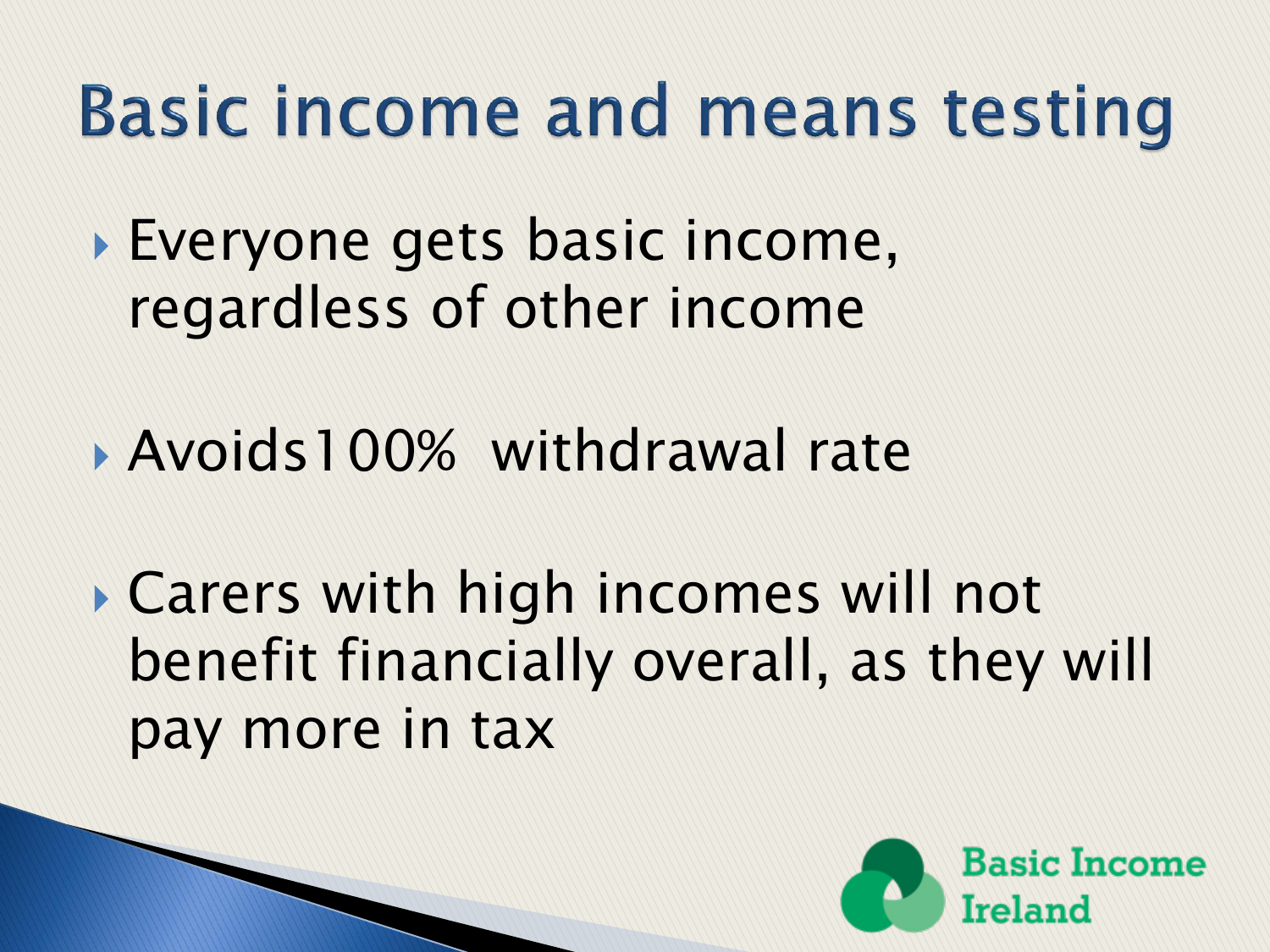### Basic income is not a panacea

 Basic income will not solve all problems of care in Irish society...

...but it could support many of the changes we need to make, if we are to be a truly caring society

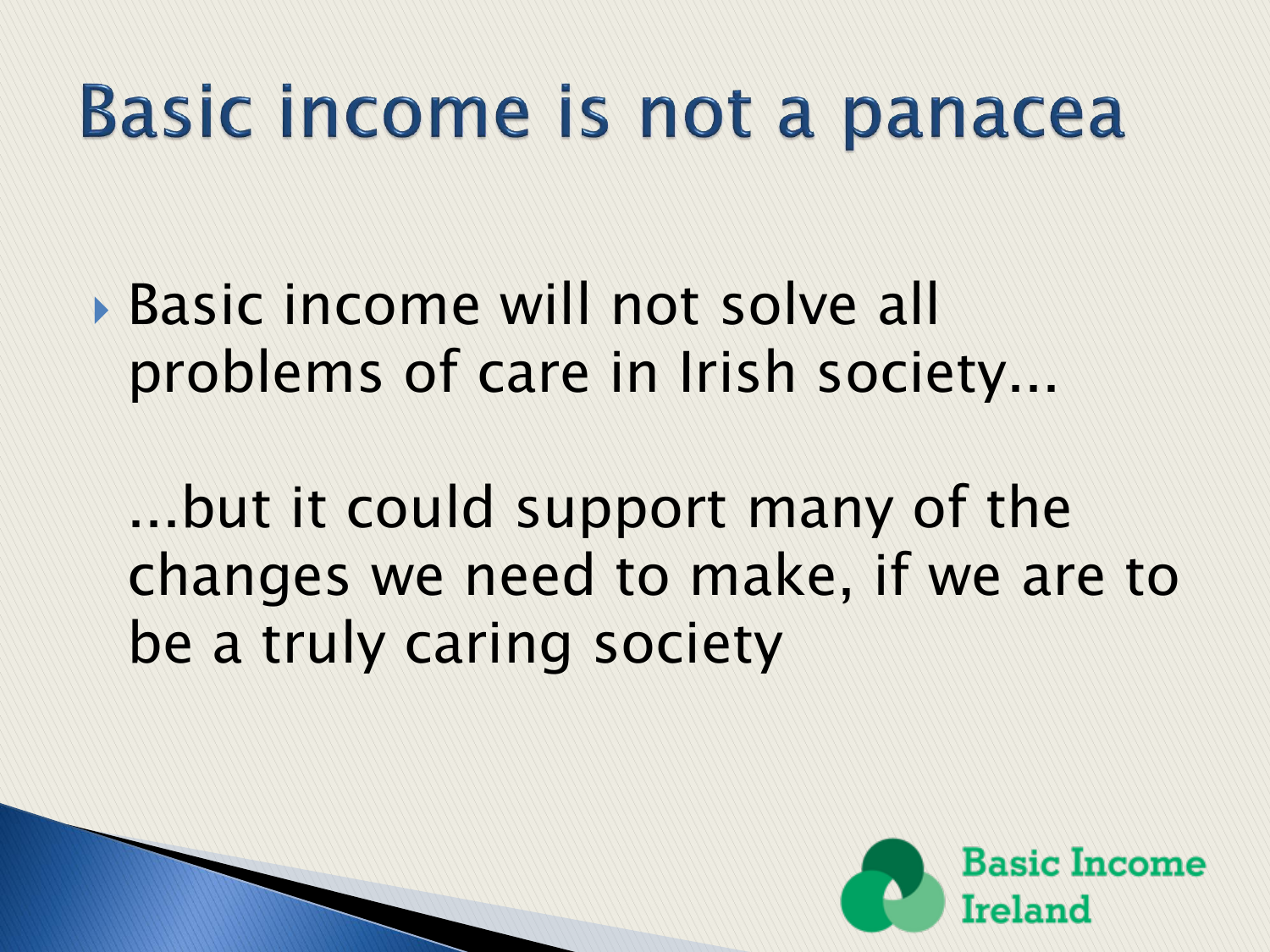# **Questions for you**

Do you agree that basic income would benefit Family Carers?

▶ Does your experience suggest other advantages of basic income?

Do you see any problems?

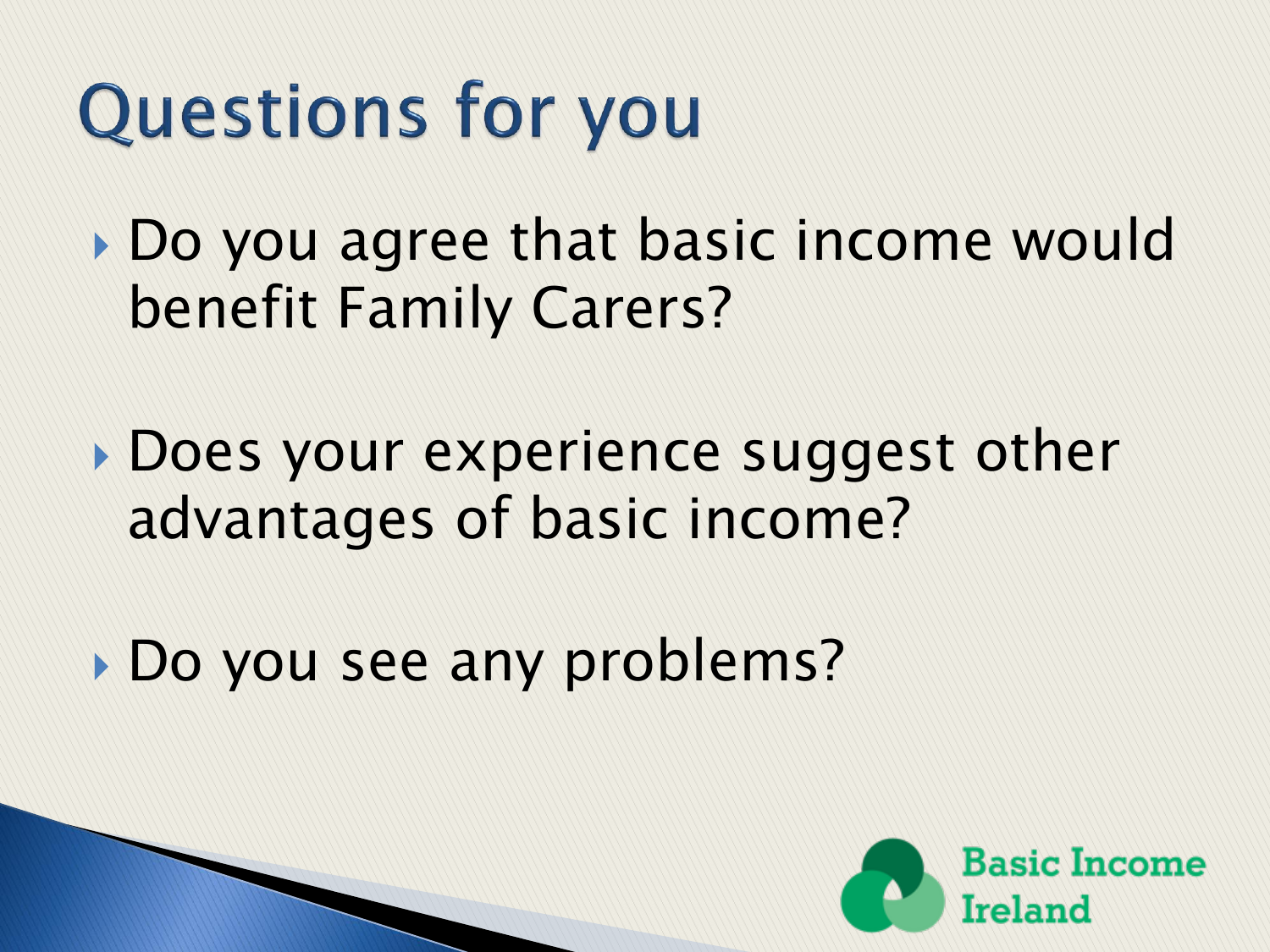### Basic Income Ireland-who we are

- A diverse network of people in Ireland
- Affiliated to a global network BIEN
- Building support for basic income